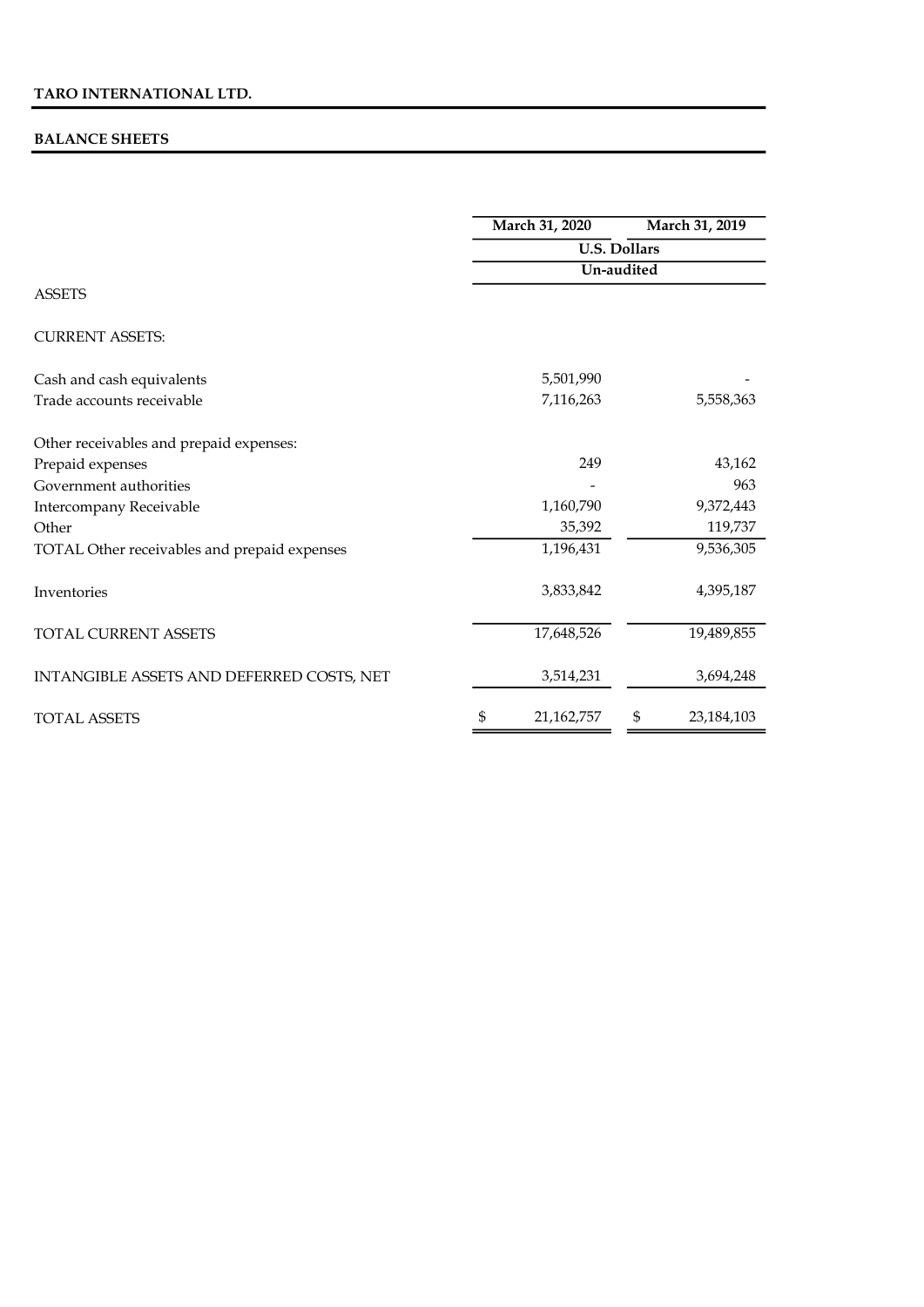#### BALANCE SHEETS

|                                        | March 31, 2020      |            | March 31, 2019 |  |
|----------------------------------------|---------------------|------------|----------------|--|
|                                        | <b>U.S. Dollars</b> |            |                |  |
|                                        |                     | Un-audited |                |  |
| LIABILITIES AND SHAREHOLDERS' EQUITY   |                     |            |                |  |
| <b>CURRENT LIABILITIES:</b>            |                     |            |                |  |
| Accounts payable:                      |                     |            |                |  |
| Trade payables                         | 2,672,855           |            | 3,920,990      |  |
| Other current liabilities:             |                     |            |                |  |
| Due to customers                       | 195,799             |            | 137,652        |  |
| Returns Reserve                        | 273,672             |            | 210,262        |  |
| Royalties Accrual                      | 295,051             |            |                |  |
| Accrued expenses                       |                     |            | 306,458        |  |
| Taxes payable                          | 390,636             |            | 1,302,324      |  |
| Other                                  | 73,726              |            | 139,346        |  |
| <b>TOTAL Other current liabilities</b> | 1,228,885           |            | 2,096,042      |  |
| TOTAL CURRENT LIABILITIES              | 3,901,740           |            | 6,017,032      |  |
| Capital note                           |                     |            | 3,500,000      |  |
| SHAREHOLDERS' EQUITY                   | 17,261,017          |            | 13,667,071     |  |
|                                        | \$<br>21,162,757    | \$         | 23, 184, 103   |  |

Date of approval of the financial statements

Daphne Huang Group Vice President, Chief Financial Officer and Chief Accounting Officer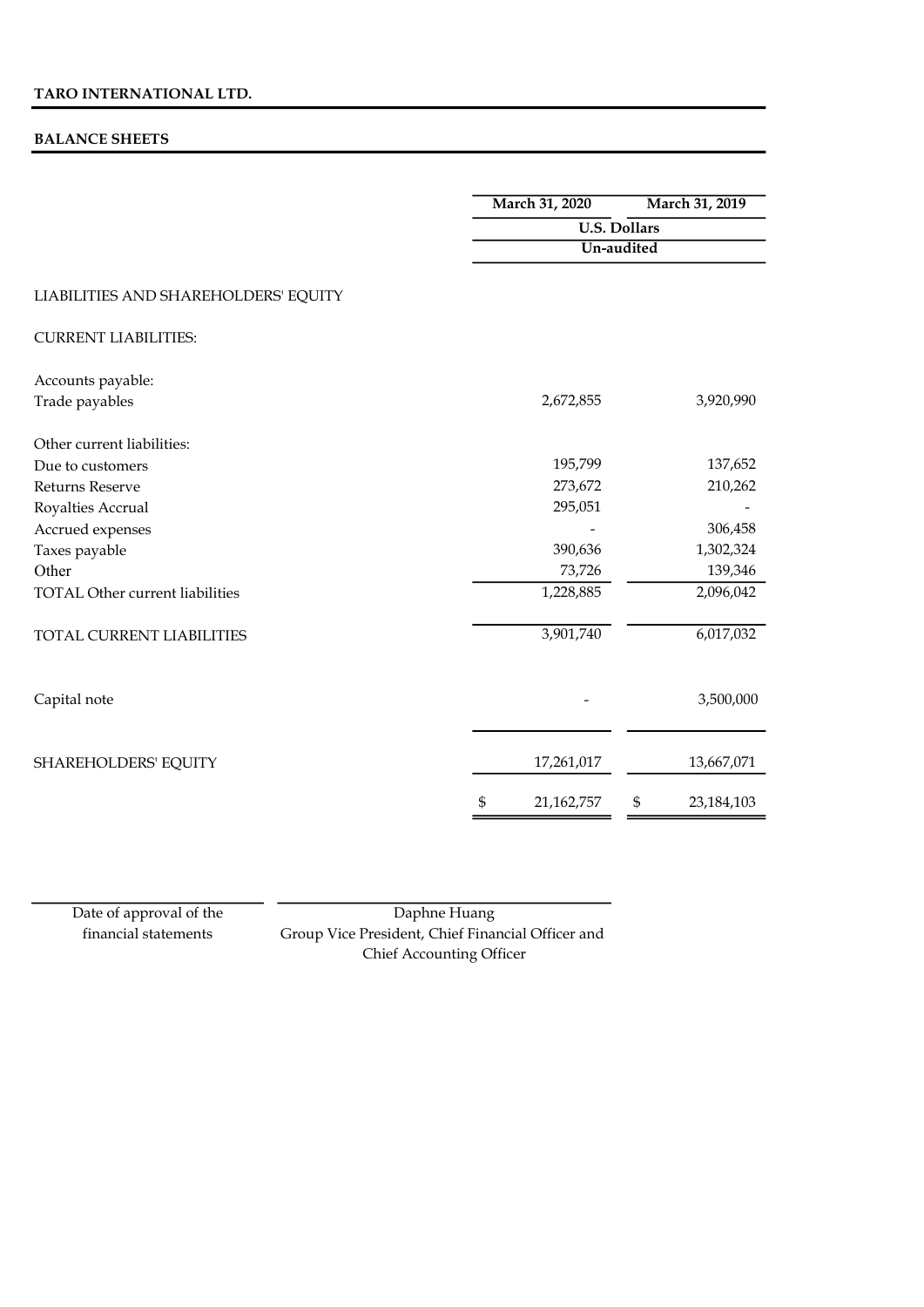#### STATEMENTS OF INCOME

|                                     |                                   | For the Year<br><b>Ended</b><br>March 31, 2020 |                                               | For the Year<br><b>Ended</b><br>March 31, 2019 |  |
|-------------------------------------|-----------------------------------|------------------------------------------------|-----------------------------------------------|------------------------------------------------|--|
|                                     |                                   |                                                |                                               |                                                |  |
|                                     |                                   |                                                |                                               |                                                |  |
|                                     | <b>U.S. Dollars</b><br>Un-audited |                                                |                                               |                                                |  |
|                                     |                                   |                                                |                                               |                                                |  |
| <b>Sales</b>                        | \$                                | 27,273,363                                     | $\, \, \raisebox{12pt}{$\scriptstyle \circ$}$ | 25,634,154                                     |  |
| Cost of sales                       |                                   | 19,818,807                                     |                                               | 18,039,962                                     |  |
| Gross profit                        |                                   | 7,454,556                                      |                                               | 7,594,192                                      |  |
| Research and Development            |                                   | 208,548                                        |                                               |                                                |  |
| Selling and marketing expenses      |                                   | 2,395,252                                      |                                               | 2,333,943                                      |  |
| General and administrative expenses |                                   | 712,937                                        |                                               | 35,550                                         |  |
| Operating income                    |                                   | 4,137,819                                      |                                               | 5,224,699                                      |  |
| Financing income (expenses), net    |                                   | 492,080                                        |                                               | 735,094                                        |  |
| Other income                        |                                   | 22,685                                         |                                               | 204,526                                        |  |
| Income before taxes on income       |                                   | 4,652,584                                      |                                               | 6,164,319                                      |  |
| Taxes on income                     |                                   | 1,058,638                                      |                                               | 1,407,272                                      |  |
| Net income for the period           | \$                                | 3,593,946                                      | \$                                            | 4,757,047                                      |  |